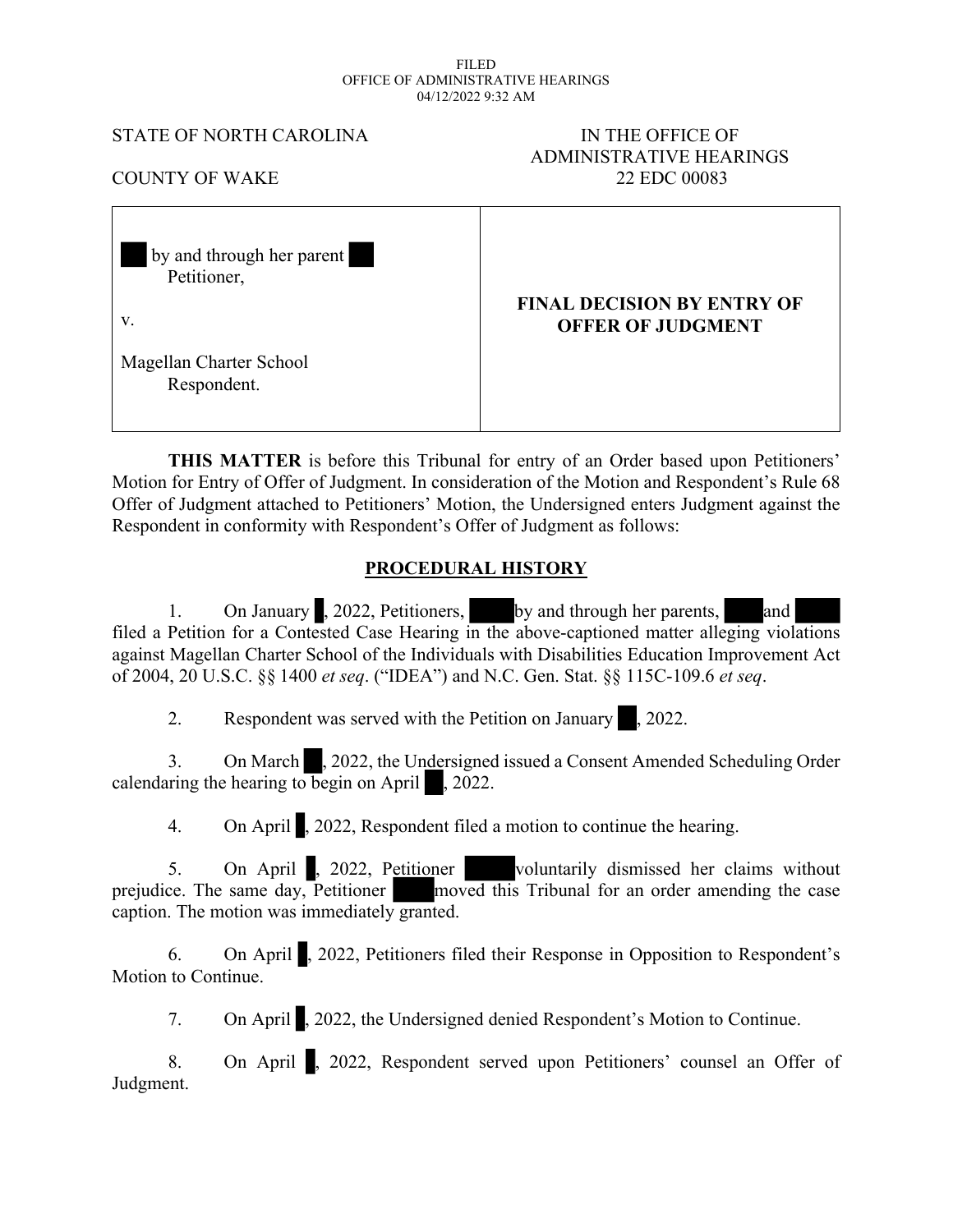9. On April , 2022, the Undersigned issued a Second Consent Amended Scheduling Order calendaring the hearing to begin on April  $\Box$ , 2022.

10. On April , 2022, Petitioners notified Respondent's counsel of their acceptance of the Offer of Judgment. Respondent immediately acknowledged receipt of Petitioners' Notice of Acceptance.

11. On April , 2022, Petitioners filed the accepted Offer of Judgment.

12. Pursuant to Rule 68(a), the Offer of Judgment is now entered in the record.

## **FINAL DECISION BY ENTRY OF OFFER OF JUDGMENT**

**BASED UPON** the accepted Offer of Judgment, it is hereby **ORDERED** that the following relief is granted:

1. Respondent will provide the following services to Petitioner, not to exceed a total cost of  $\frac{1}{2}$  . In no event is Respondent required to pay more than  $\frac{1}{2}$  for the following services:

> a. Respondent will contract with an Independent Special Education Consultant ("Consultant"), mutually agreed upon by the Parties, at least through the end of the 2022-23 school year, who will: review educational records and other relevant private records provided to the Consultant by Respondent and s parent; conduct a Functional Behavior Assessment; collaborate with s private providers, as deemed necessary by the Consultant; provide input on Behavior Intervention Plan ("BIP"); attend and participate in IEP and BIP review meetings for consult with and provide additional training to selected school staff; support steachers, related service providers, and aide with confidential observations, fidelity checks, coaching and modeling; provide input to the IEP Team with regard to data review; review and propose revisions to s IEP within forty-eight (48) hours of an IEP team meeting, including making recommendations on the need for additional supplemental aids, services, modifications, and accommodations; assist staff with developing progress monitoring processes and  $d$  documentation; consult on the implementation of  $\blacksquare$  s IEP; conduct observations and informal assessments of as the Consultant deems necessary; and meet with s teachers, related service providers, and parents as the Consultant deems necessary. Respondent will convene an IEP meeting within ten (10) days of receipt of the evaluation described in Paragraph 1(a).

> b. Respondent will communicate with Petitioners via a weekly communication log, through the end of the 2022-23 school year.

> c. Respondent will contract with an Independent Speech Language Pathologist, mutually agreed upon by the Parties, to provide one (1) hour of social thinking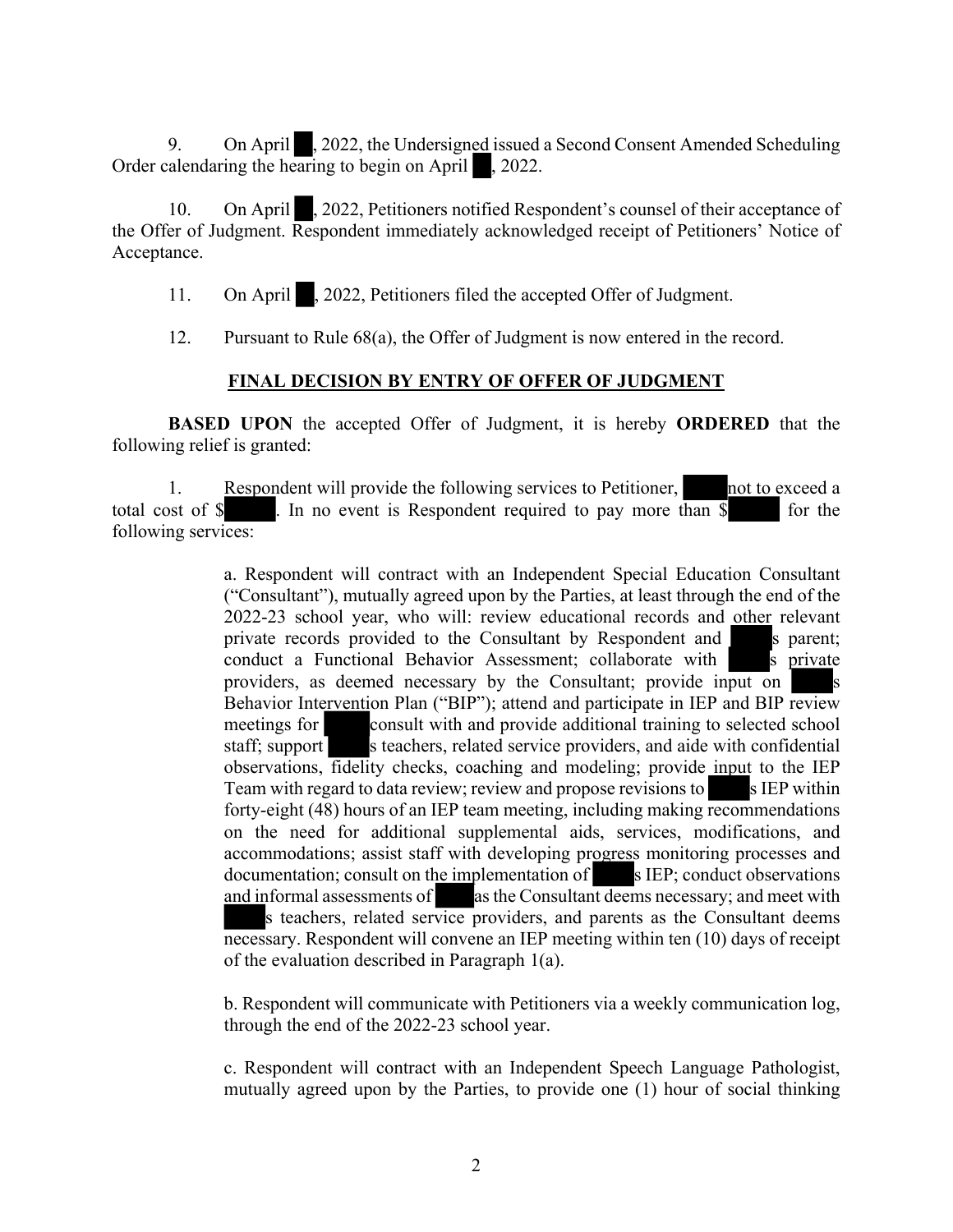sessions weekly either before or after school through the end of the 2022-23 school year and for twelve (12) weeks during the summer of 2022.

2. Respondent will provide training to the administrators, special education teachers, general education teachers, and related service providers at Magellan with regard to social thinking.

 3. Respondent shall compensate Petitioners for costs accrued as of the date of this offer, including attorney's fees, in a lump sum not to exceed the amount of \$ . In no circumstance shall Respondent pay more than \$ . for costs accrued, including attorney's fees. circumstance shall Respondent pay more than \$

**IT IS FURTHER ORDERED** that the April , 2022 Offer of Judgment accepted by Petitioners on April , 2022 is hereby incorporated into this Final Decision as if attached verbatim.

Petitioners' Motion for Entry of Respondent's Offer of Judgment, pursuant to North Carolina General Statute Section 1A-1, Rule 68, is **GRANTED**.

The Notices of Prehearing Conference for April , 2022 and Hearing for April 2022 are **VACATED** and this contested case is **DISMISSED WITH PREJUDICE**.

## **NOTICE OF APPEAL RIGHTS**

In accordance with the Individuals with Disabilities Education Act and North Carolina's Education of Children with Disabilities laws, the parties have appeal rights regarding this Final Decision. Unless appealed to State or federal court, the State Board shall enforce the final decision of the Administrative Law Judge.

**Any party aggrieved by the findings and decision of an Administrative Law Judge under G.S. 115C-109.6 may institute a civil action in State court within 30 days after receipt of the notice of the decision or in federal court as provided in 20 U.S.C. § 1415. Please notify the Office of Administrative Hearings in writing of any appeal so that the records for this case can be prepared for forwarding to the appropriate court.**

## **IT IS SO ORDERED**.

This the th day of April, 2022.

tocas ?

Stacey Bice Bawtinhimer Administrative Law Judge